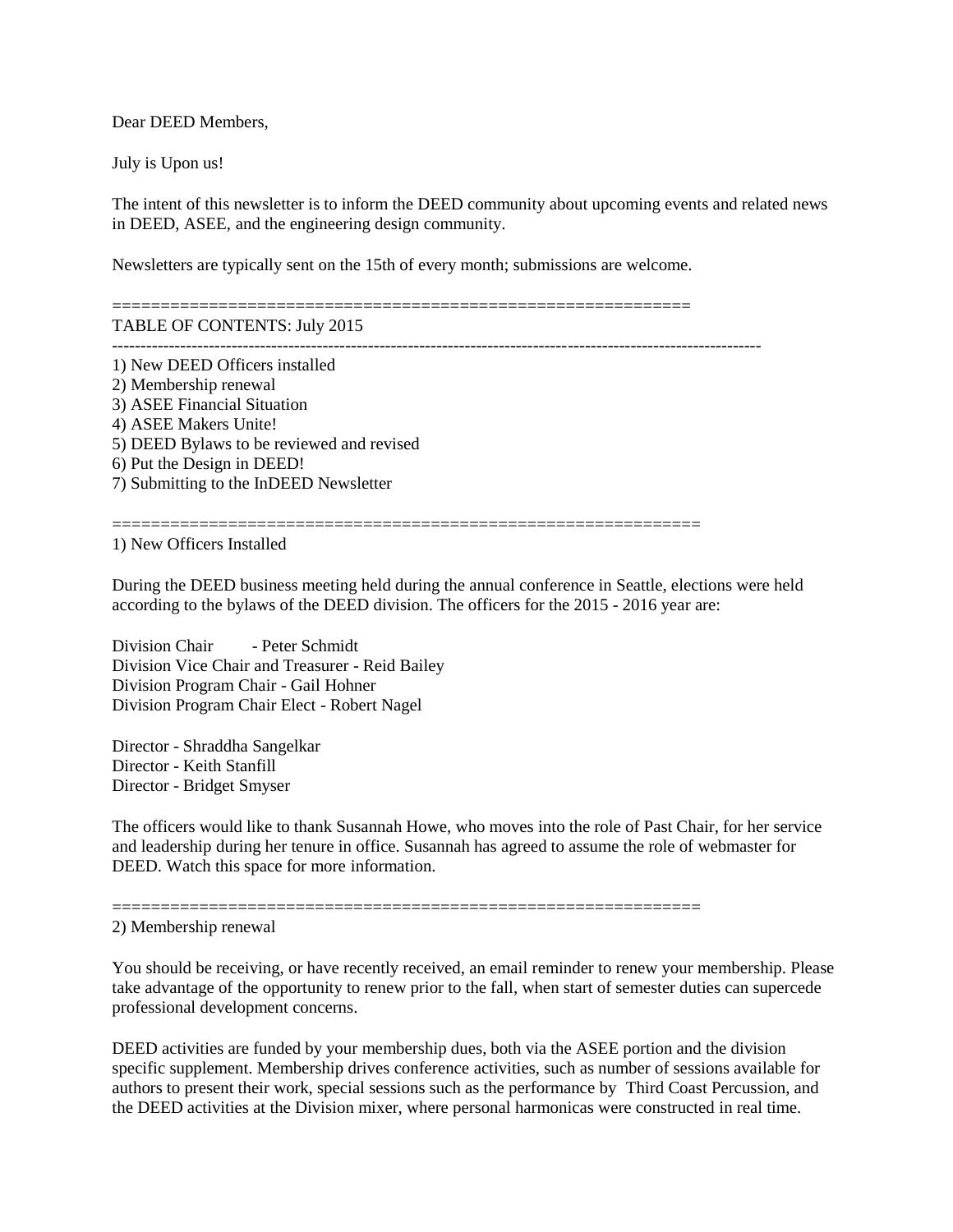Keep DEED Dynamic! Renew Today!

## ============================================================= 3) ASEE Financial Situation

Members may have received an email from ASEE recently detailing changes in the organizational financial system. In short, the organization is operating at a deficit, which must be corrected. The shortfall is being addressed via changes in accounting practice, necessary to protect tax exempt status of the organization, increase in institutional dues and institution of overhead charges on discretionary spending by divisions.

This translates into a 30% surcharge on income to the division, except for dues payments. Income from workshops, targeted gifts and other income will reduce the operational budget for DEED starting on 1 October 2015.

Please see item 5 for possible remediation plans.

=============================================================

4) ASEE Makers Unite!

The ASEE Manufacturing Division has reached out to DEED to request cross divisional participation in some planned Maker events for 2015 - 2016.

Look for more information in the ASEE DEED Call for papers for the annual conference, as well as information posted in this newsletter.

Here are some links to the events held during our conference in Seattle:

<https://sites.google.com/site/aseemfgmakers/home/2015-presenters> <https://sites.google.com/site/aseemfgmakers/>

+++++++++++++++++++++++++++++++++++++++++++++++++++++ From Dr. Hugh Jack, ASEE MFG

Some options to consider for you or your division.

1. (You) Participate in the brainstorming and planning process. - Send me an email address to add to a discussion list.

2. (Division) Co-sponsor the event. - Send me an email address for a fall reminder to co-sponsor when the session(s) in the system..

3. (Program Chair) Mention the session in the call for papers or in messages to division membership.

+++++++++++++++++++++++++++++++++++++++++++++++++++++

DEED is already addressing options 2 and 3. If you'd like to contact Hugh personally his email address is: [drhughjack@gmail.com](mailto:drhughjack@gmail.com)

=============================================================